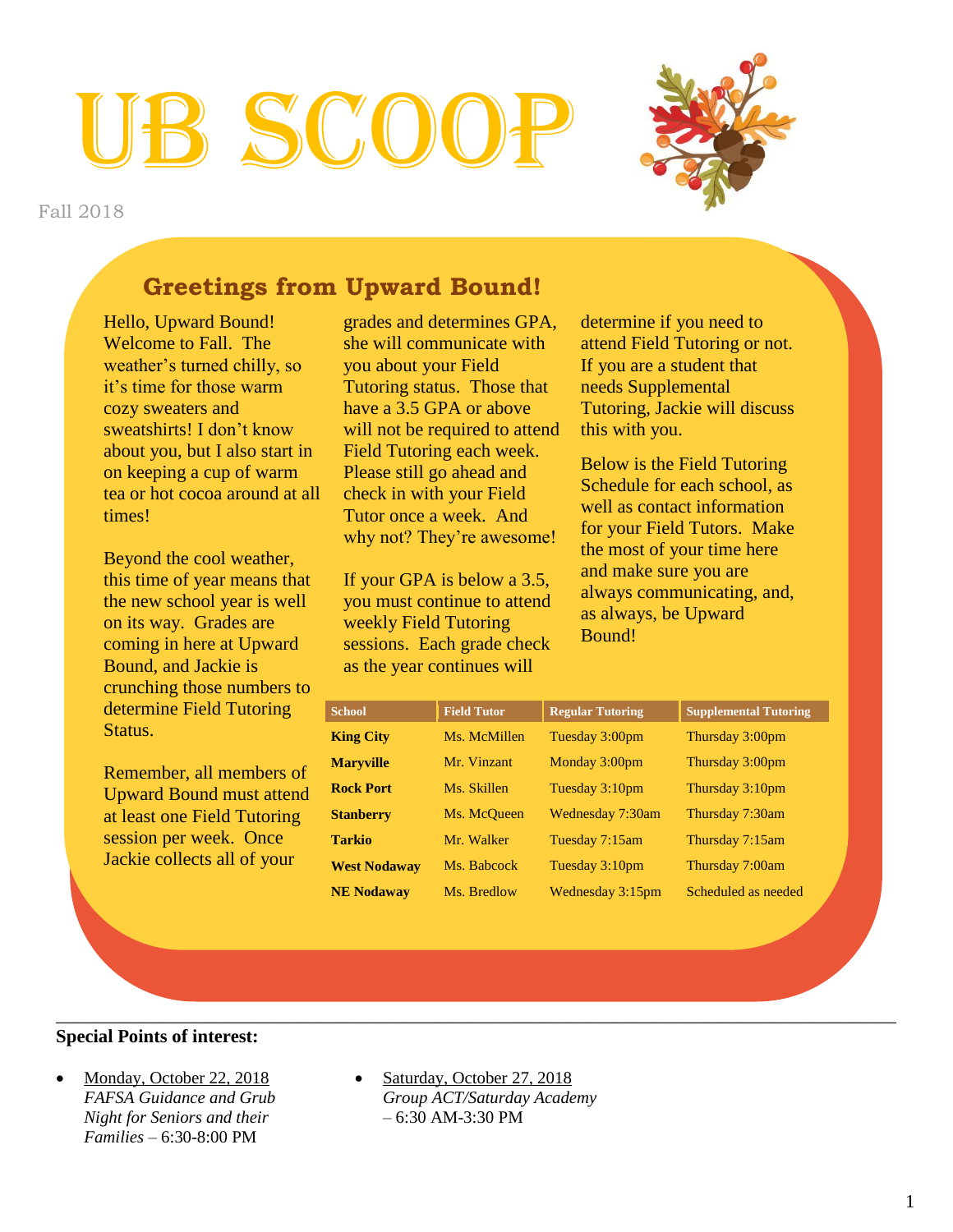# In this Issue:

| <b>Field Tutoring</b>                      |                |
|--------------------------------------------|----------------|
| <b>Checklists</b>                          | 2              |
| <b>FAFSA</b> Guidance<br>and Grub          | 3              |
| <b>Recruitment</b>                         | 3              |
| <b>Important Dates</b>                     | 4              |
| <b>ACT Test Dates</b>                      | 4              |
| <b>How to Change</b><br><b>NW Password</b> | $\overline{5}$ |

# **Student Checklists**

Last year, we introduced a new format for completing the Upward Bound Student Checklists; Canvas. We have determined that using Canvas for Checklists worked very well last year, and so we are continuing with that format again this year. Your checklist is a list of tasks that must be completed each Academic year that you are an Upward

Bound student. Since you are all regularly checking your Northwest email (S\*\*\*\*\*\*@nwmissouri.edu), you should have seen an email with an invitation to join Canvas. This is the online "class" for your Checklist. If you have not already, go ahead and join the class and take a look at it. You MUST contact Jackie or Rachel if you are not able to join your Canvas class. Each assignment is listed, as well as a due date for each task. Please note: you can find the Student Handbook under "Files" on your Canvas site. Make sure you are utilizing your planner to record and keep track of all your assignment due dates.

#### **Sophomores**

Your first year of high school is behind you. You can breathe. You're now prepared to start thinking ahead toward college and your future career. See what I did there?  $\mathbb{C}$  Don't worry, you are just at the beginning stages of planning. Step 1: keep up with your grades. Your GPA is a strong factor in your success, so make sure you are working hard to maintain those grades. Being involved in multiple activities in your school and in your community will help to bolster your scholarship and college applications in the future, so make sure you consider activities that you can be involved in now. You can also begin looking at colleges this year. Think about what you would like to do in the future and keep this in mind as you conduct your research. Look at colleges' requirements for high school and communicate with your school counselor to make sure you are keeping on track toward your path of success. It's never too early to plan for and work toward success!

#### **Juniors**

Junior year. Many of you might be thinking, "I've got plenty of time to plan for college." And you're right, there is a lot of time to plan, and NOW is the time to begin! This is the time to think to yourself, "What do I want to be when I grow up?" If you have not already determined what you would like to do, now is the time to start considering your potential college majors. Start by identifying your interests, then use those to narrow down which majors are most suited for you. If you are not sure what career you would like to pursue, consider taking a career assessment test. The Interest Inventory in Missouri Connections is a great one.

Once you have narrowed down what you would like to do, you can then begin researching appropriate colleges. Begin to make a list of which colleges have the major you are interested in, then look at the size, location, and educational reputation of each school. Think about how good of a fit each school would be for you on a personal level. Your Junior Checklist is actually designed to help you with this task. Consider going on college visits to your top choices. Contact Rachel if you would like help planning a personal college visit.

While you do not necessarily have to worry about scholarships during your junior year, it's not a bad idea to begin looking at them. This can actually help you next year as a senior. Research now means better research next year. Your hard work now and as you continue toward finishing high school will definitely pay off!

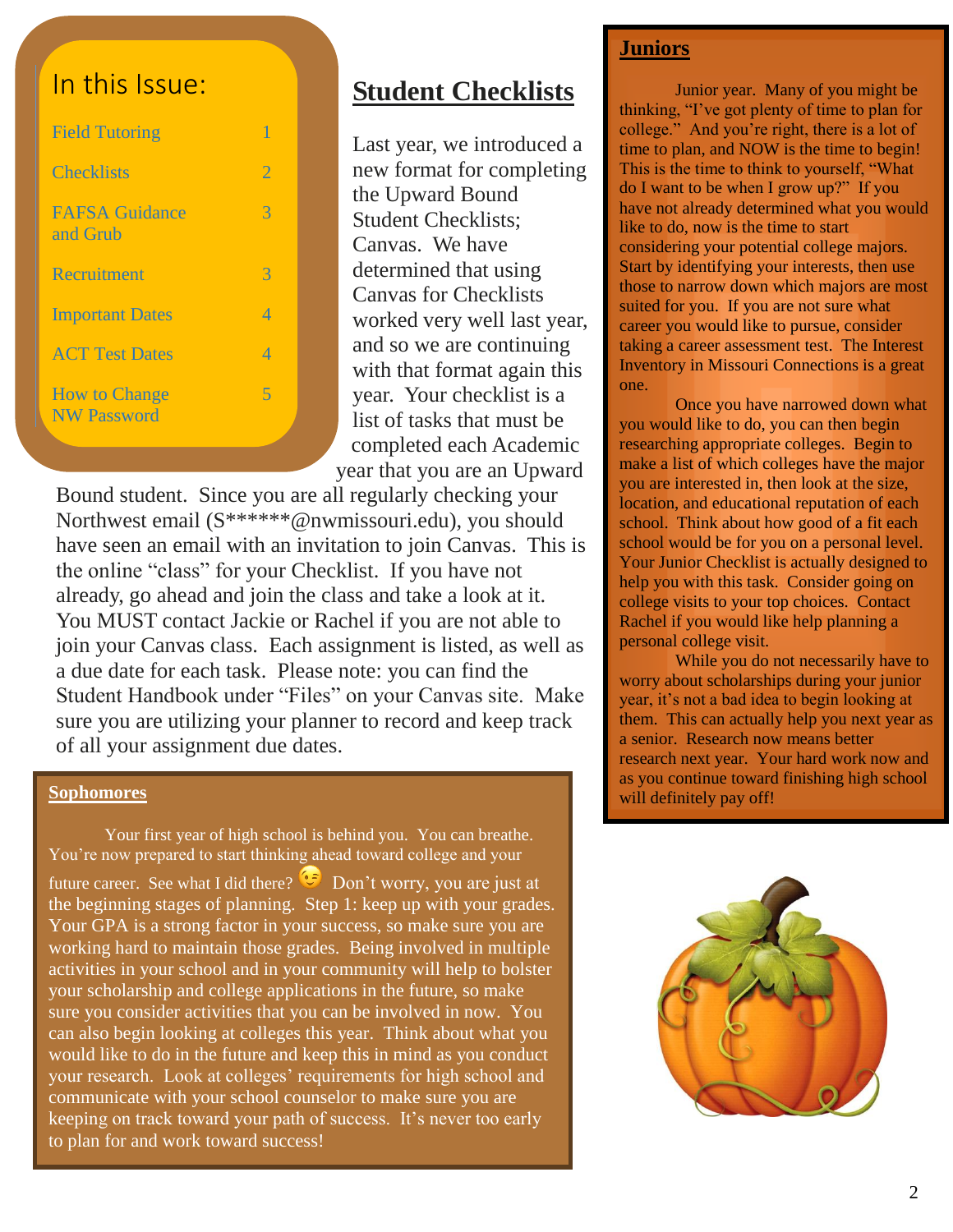## **Seniors**

It's here! Senior year! Many of you have expressed, "I thought I'd never get here." The excitement is palpable, but the stress of finishing your high school career successfully is also very noticeable. Don't worry, Upward Bound is here to help! You all know that senior year is the time to really work on and finalize your plans for college. College applications are being submitted and scholarships are on your mind. A few things to remember: a good recommendation can go a long way. Make sure you are maintaining positive relationships with teachers, coaches, and others that can provide a good recommendation for you. Keep them up-to-date with what activities you are doing and how things are going for you. Make sure when asking for a recommendation that you give them plenty of time to complete it and don't forget a Thank-You note!

When submitting scholarship and college applications, pay close attention to your grammar, spelling, and punctuation. This document is their first impression of you, so make it look good! Make sure, when writing an essay, to personalize it to the scholarship committee or to that particular school. Include reasons for your choice and why you should be selected. If there's a time to brag about your accomplishments, now is it! Don't forget to track all of your documents and submissions. Forgetting a vital document will surely affect your potential acceptance.

When looking for scholarships, make sure you are consistently looking at what scholarships are available in the near, and even a little farther out, future. Do not wait until the scholarship deadline. There is no harm in submitting applications early. Remember to keep track of your scholarship submissions for your Senior Checklist assignment.

If you receive a college acceptance, let the UB Central staff know so that we can congratulate and celebrate you! We love getting good news! Once you receive word from the colleges you are applying to, make sure you are taking into consideration your financial need, the school's distance from home, and the environment to make sure you are picking the best institution for you. Remember to contact Rachel if you need any assistance planning a personal college visit.

Finally, just keep on keeping on. The finish line is getting closer, and your hard work will pay off very soon. You got this, Seniors!!!



Recruitment for new Upward Bound Participants is happening now! Many applications have been submitted, but we always welcome more. Spread the word about how amazing Upward Bound is and tell your friends to apply! Deadline to submit an application is **November 9, 2018.**

### **October 22, 2018 FAFSA Guidance and Grub 6:30-8:00 PM**

Seniors: Guidance and Grub is all about filling out your FAFSA. Attendance is required.

You and your parent/guardian will need to set up your FSA ID prior to our Guidance and Grub, if possible. Please bring your family's 2017 tax return, as well as all W-2s, and Social Security numbers.

If your parents did not file taxes in 2017, they can bring their W-2 and 1099 statements and/or the last pay stub of the year.

\*Remember that we will provide dinner!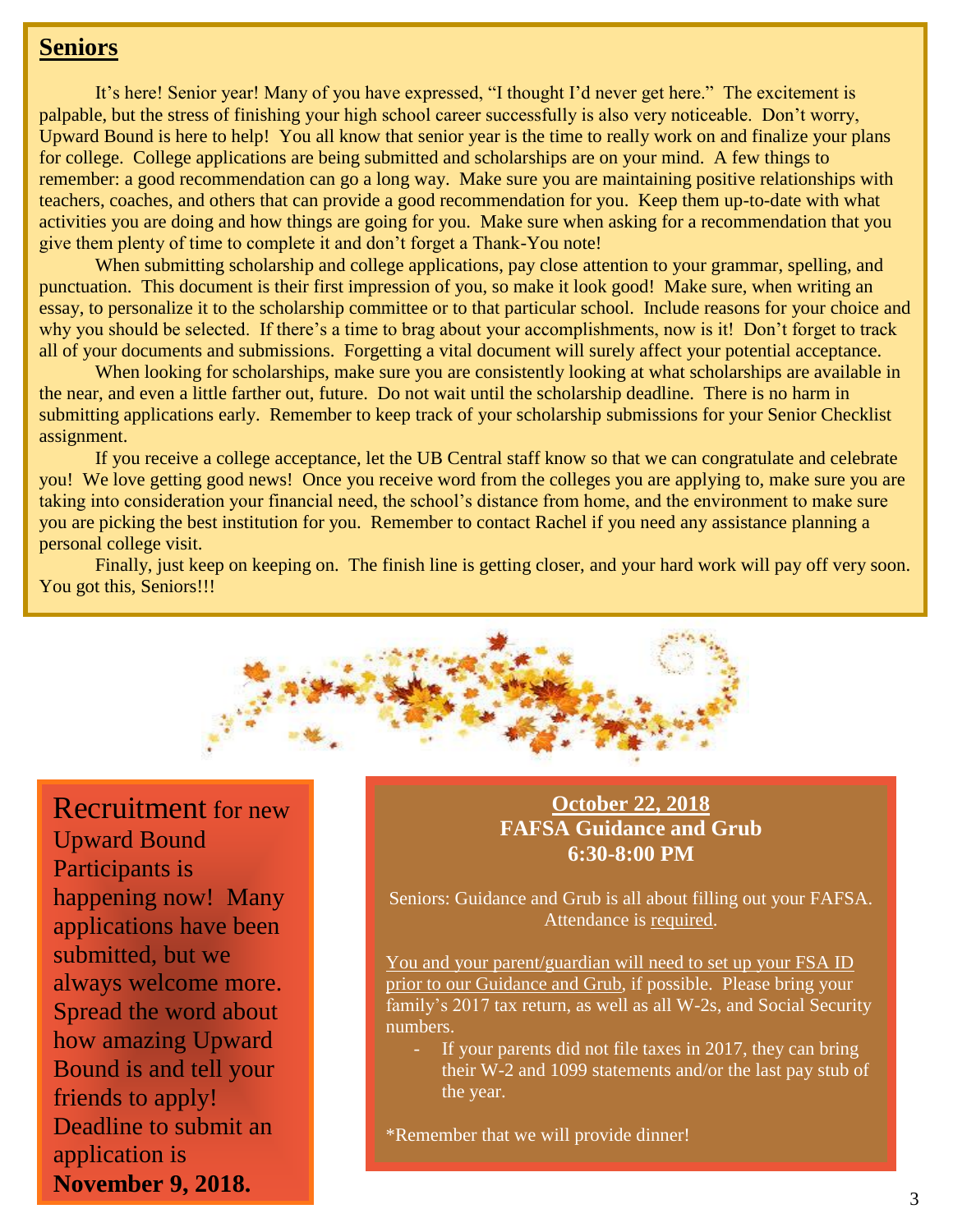# Fall 2018 Saturday Academy Dates

Upward Bound Saturday Academies take place from 8:30 AM-12:30 PM on the 3rd floor of the Administration Building at Northwest Missouri State University

| September 22 | <b>Regular Session</b><br>(First day for Visitors) |
|--------------|----------------------------------------------------|
| October 27   | Group ACT Date (Extended Schedule)                 |
| November 10  | <b>Regular Session</b><br>(Visitors attend)        |
| December 1   | <b>Regular Session</b><br>(Visitors attend)        |

#### Saturday Academy Bus Schedule

| School           | Pick Up      | Drop Off    | Location        |
|------------------|--------------|-------------|-----------------|
|                  | Time         | Time        |                 |
| <b>King City</b> | $7:30$ a.m.  | $2:10$ p.m. | High            |
|                  |              |             | School          |
| <b>Stanberry</b> | $7:45$ a.m.  | $1:55$ p.m. | High            |
|                  |              |             | School          |
| <b>Northeast</b> | $8:05$ a.m.  | $1:35$ p.m. | High            |
| Nodaway          |              |             | School          |
| <b>Rock Port</b> | $7:30$ a.m.  | $2:20$ p.m. | High            |
|                  |              |             | School          |
| <b>Tarkio</b>    | $7:45$ a.m.  | 2:05 p.m.   | High            |
|                  |              |             | School          |
| West             | $8:10$ a.m.  | $1:40$ p.m. | High            |
| Nodaway          |              |             | School          |
|                  |              |             |                 |
| Arrive           | $8:30$ a.m.  |             | Admin.          |
| <b>NWMSU</b>     |              |             | <b>Building</b> |
| Leave            | $*12:45p.m.$ |             | Admin.          |
| <b>NWMSU</b>     |              |             | <b>Building</b> |
|                  |              |             |                 |

\*\* Busses typically stop at McDonald's/Taco Bell after session from 12:45-1:15 p.m.

#### Small Group College Visits

\**Students attending these visits have been given details via email.*

| October 1, 2018  | MIZZOU (Large Group Visit)     |
|------------------|--------------------------------|
| October 9, 2018  | Missouri State University      |
| October 17, 2018 | University of Central Missouri |
| November 1, 2018 | University of Nebraska-Lincoln |

# ACT Test Dates

| <b>Test Date</b> | Registration<br>Deadline | Late Fee<br>Required      |
|------------------|--------------------------|---------------------------|
| Oct. 27, 2018    | Sept. 28, 2018           | Sept. 29-Oct. 14,<br>2018 |
| Dec. 8, 2018     | Nov. 2, 2018             | Nov. 3-19, 2018           |
| Feb. 9, 2019     | Jan. 11, 2019            | Jan. 12-18, 2019          |
| Apr. 13, 2019    | Mar. 8, 2019             | Mar. 9-25, 2019           |
| Jun. 8, 2019     | May 3, 2019              | May 4-20, 2019            |
| July 13, 2019    | June 14, 2019            | June 15-24,<br>2019       |

**Always use the Upward Bound code: 9713**

# **For more information go to http://www.actstudent.org/**

 $\mathcal{L}^{\text{max}}(\mathcal{L}^{\text{max}})$  and  $\mathcal{L}^{\text{max}}(\mathcal{L}^{\text{max}})$  and  $\mathcal{L}^{\text{max}}(\mathcal{L}^{\text{max}})$ 

**Oct. 31** – Must have completed a oneon-one session with Jackie or Rachel.

**Oct. 31** – Must have turned in your choice for the book on which you will be writing your Book Review paper.

**Nov. 20** – Must have submitted your Book Review Additional Sources

#### SENIOR GUIDANCE AND GRUB MONDAY, OCTOBER 22, 2018 DINNER PROVIDED

2019 UB Summer Session June 2-July 5

2019 Summer Enrichment Trip July 8-12

#### **UB Contact Information**

Office: 660-562-1630 Fax: 660-562-1631 Email[: jackiec@nwmissouri.edu](mailto:jackiec@nwmissouri.edu) [wistrom@nwmissouri.edu](mailto:wistrom@nwmissouri.edu)